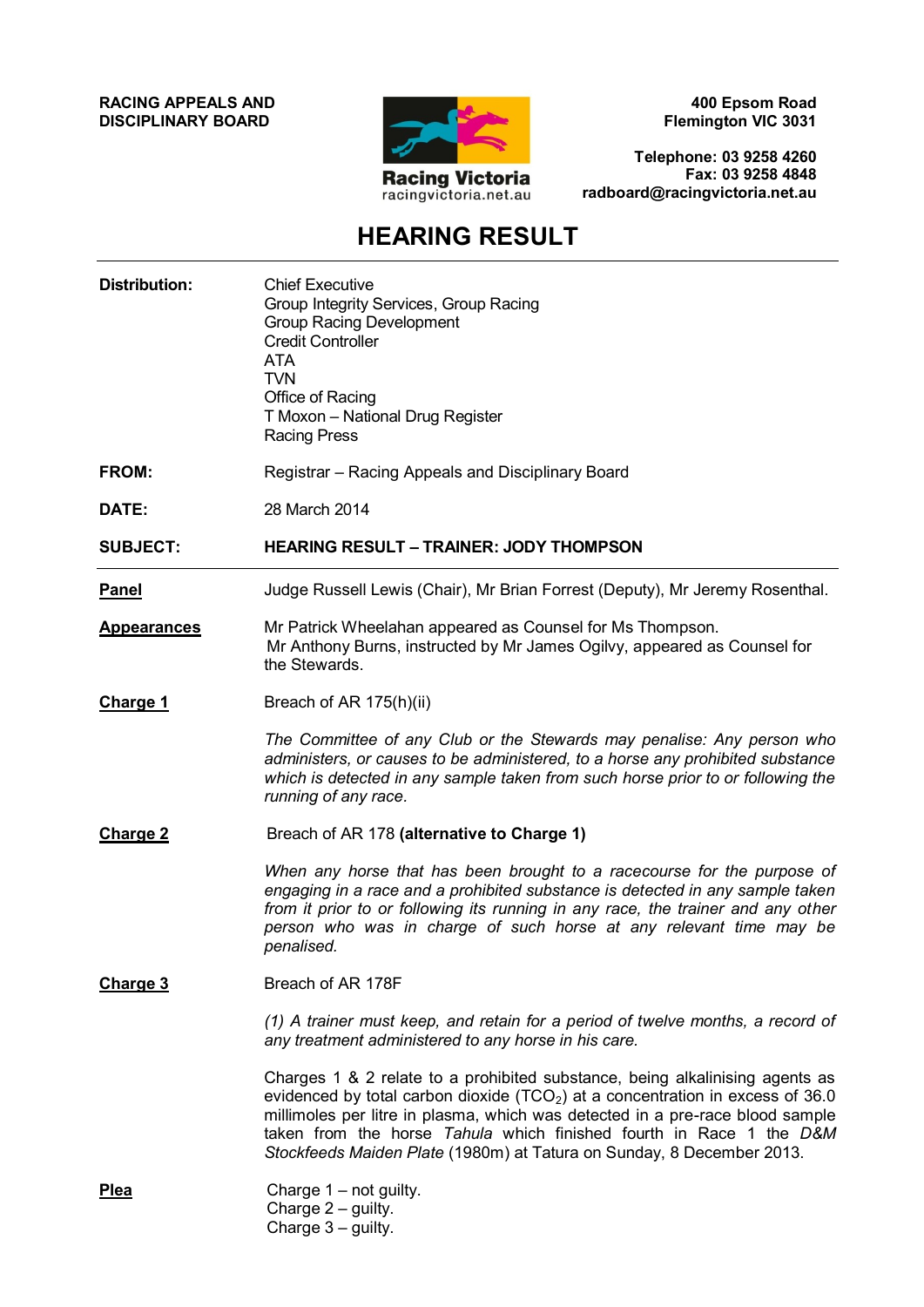**Decision Charge 1** – the Board finds the charge proved. Ms Thompson convicted and suspended for a period of 3 months, commencing Wednesday 2 April 2014.

**Charge 2** (alternative to Charge 1) – not applicable.

**Charge 3** – Ms Thompson convicted and fined \$250, due on or before 30 April 2014.

Pursuant to AR 177, *Tahula* disqualified as fourth place-getter in Race 1 the *D&M Stockfeeds Maiden Plate* (1980m) at Tatura on Sunday, 8 December 2013 and the places amended as follows:

*4 th – Cotton Delight, 5th – Lord Blevic.*

**Georgie Gavin Registrar - Racing Appeals and Disciplinary Board**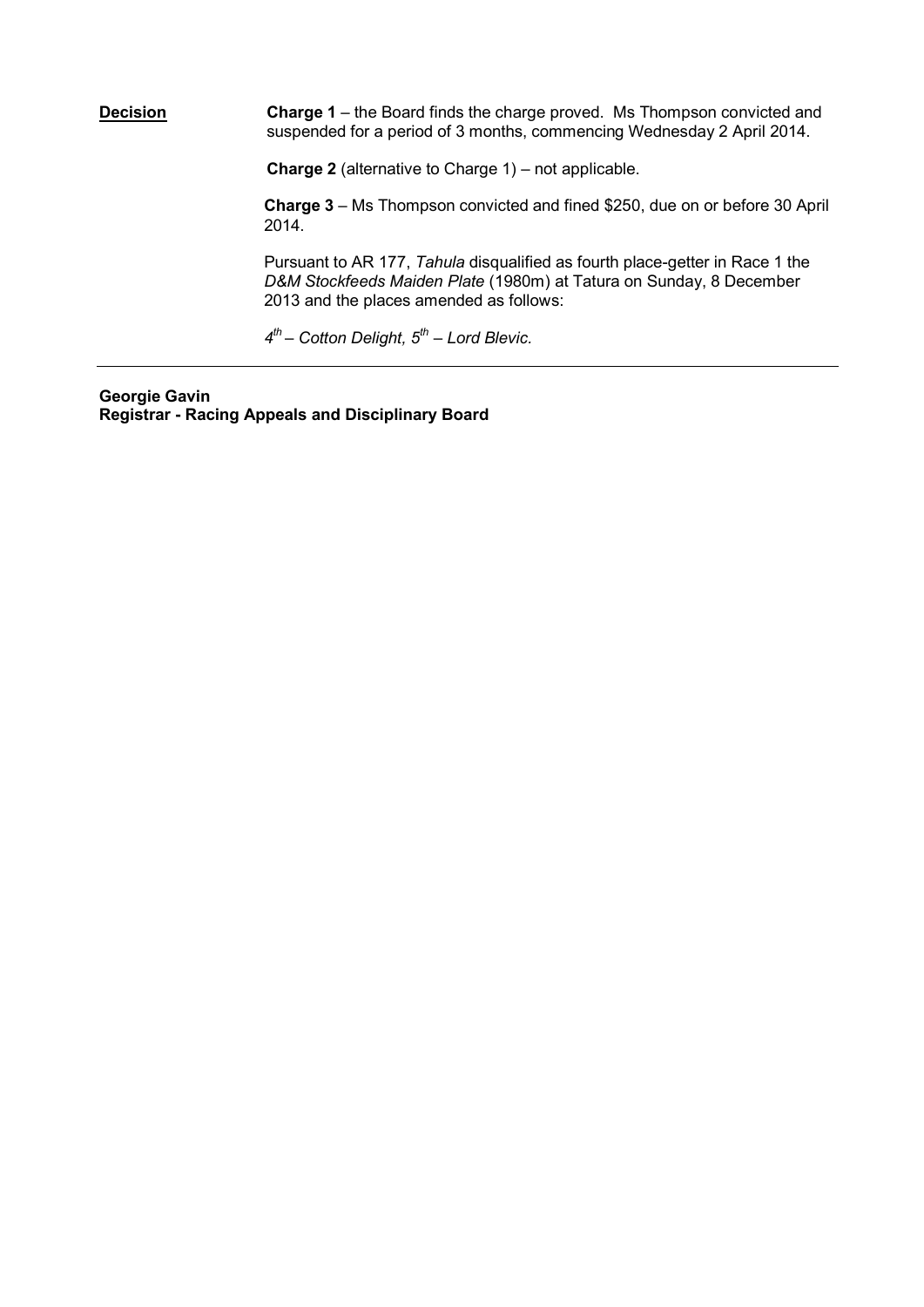# **TRANSCRIPT OF PROCEEDINGS**

# **RACING APPEALS AND DISCIPLINARY BOARD**

 $\mathcal{L}_\mathcal{L}$  , and the contribution of the contribution of the contribution of the contribution of the contribution of the contribution of the contribution of the contribution of the contribution of the contribution of

### **HIS HONOUR JUDGE R.P.L. LEWIS, Chairman MR B. FORREST, Deputy Chairman MR J. ROSENTHAL**

# **EXTRACT OF PROCEEDINGS**

### **DECISION**

# **TRAINER: JODY THOMPSON**

### **MELBOURNE**

### **FRIDAY, 28 MARCH 2014**

MR A.G. BURNS appeared on behalf of the RVL Stewards

MR P. WHEELAHAN appeared on behalf of Ms J. Thompson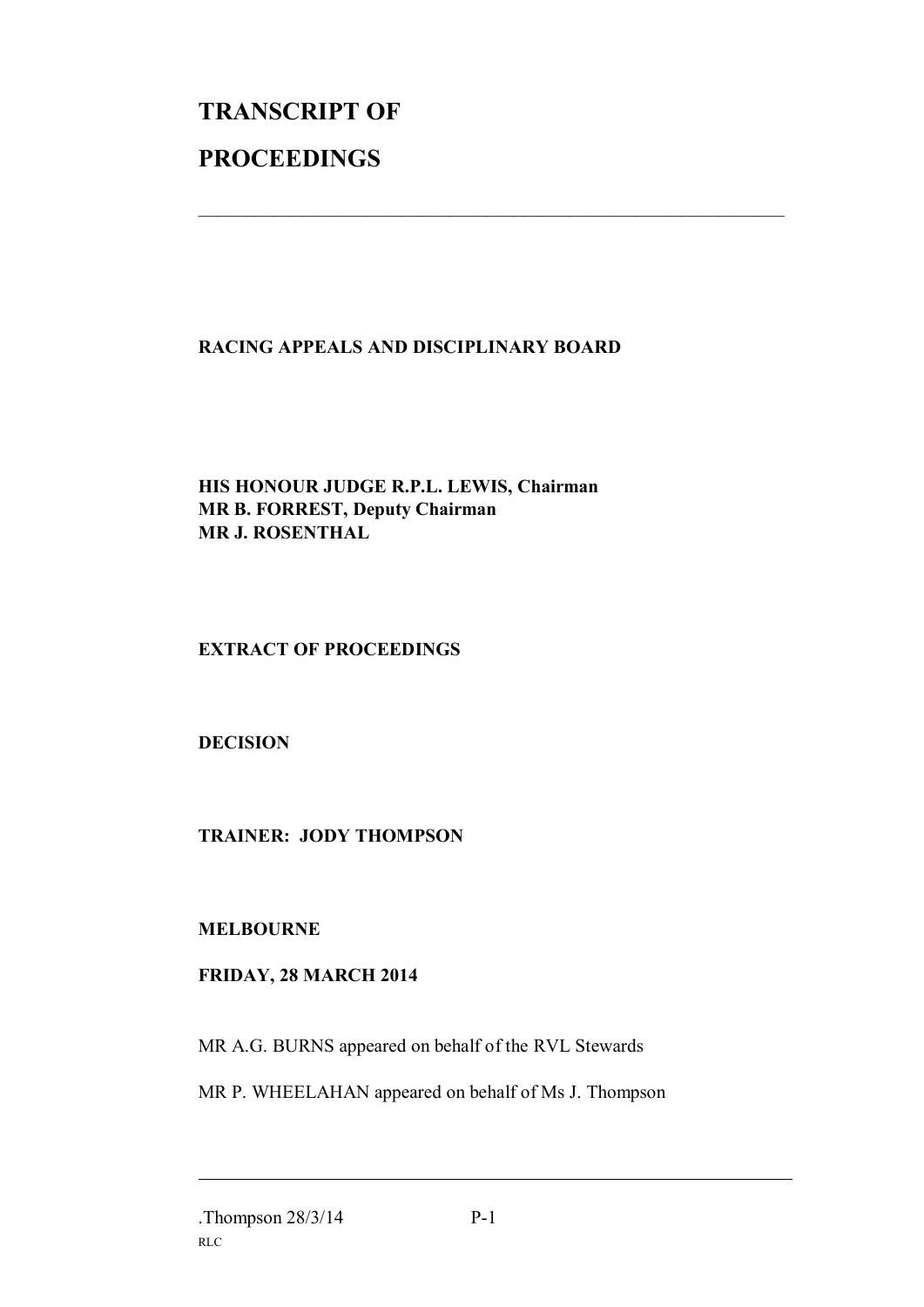CHAIRMAN: Miss Jody Thompson has been charged with having committed three offences under the Australian Rules of Racing. Charge 1, to which she has pleaded not guilty, is laid under Australian Rule 175(h)(ii). In substance, the charge alleges that on race day, she administered or caused to be administered to a horse trained by her a prohibited substance.

Charge 2 to which she has pleaded guilty is laid under Australian Rule 178 and is an alternative to Charge 1. It alleges that she was the trainer of a horse which was engaged to run and did run in a race with a prohibited substance in its system.

Charge 3, to which she has pleaded guilty, is laid under Australian Rule 178(f). It alleges that she failed to make, keep and retain for 12 months a record of treatment relating to the horse.

In relation to Charge 1, the onus is upon the Stewards to prove their case to the Briginshaw standard. That is, the Board, in order to convict, must be comfortably satisfied in all the circumstances that the charge has been proved. This requires the Board inter alia to consider the seriousness of the allegation made, the inherent likelihood of the occurrence and the gravity of the consequences flowing from a particular finding.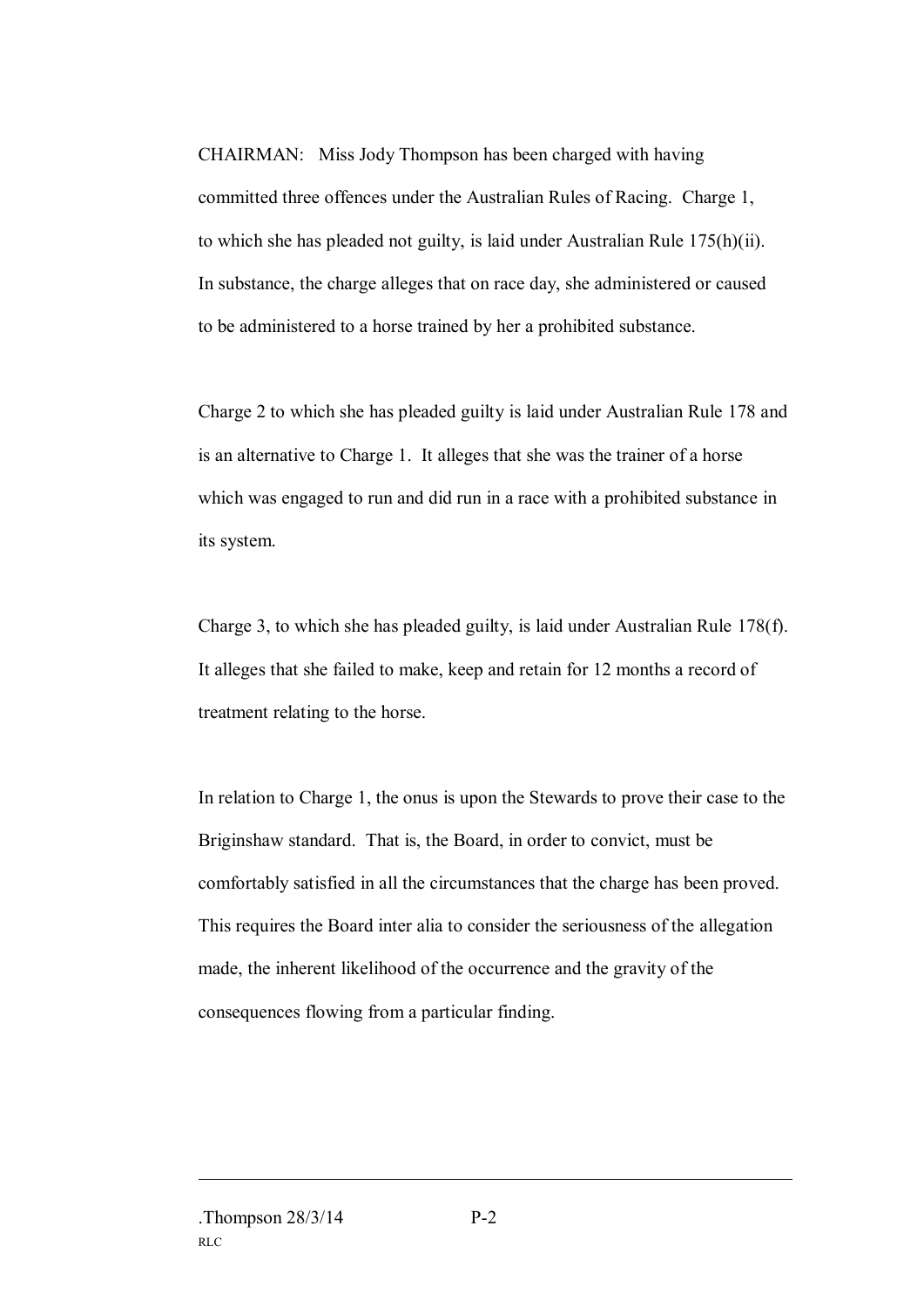#### **The Stewards' Case**

In relation to Charge 1, the Stewards' case is that on the morning of 8 December, Miss Thompson or caused to be administered alkalinising agents to Tahula. Although the Stewards are not required to prove what the agents were, nor the route of administration, they allege that it was highly likely that the horse was stomach tubed with bicarbonate.

The Stewards, represented by Mr Tony Burns, rely, amongst other things, on the following: (1) the results of analyses by Racing Analytical Services Ltd, hereinafter known as "RASL", and the Racing Science Centre of Queensland, hereinafter known as "RSC"; (2), the results of analyses of a blood sample taken on 11 December 2013 which showed a TCO2 concentration of 31.8 millimoles per litre in plasma; (3) the opportunity which existed for administration; (4) the opinion of Dr Brian Stewart as expressed in his statement; see tab 2B, page 10.

Thus, the Stewards rely on a combination of established facts and facts from which reasonable inferences may be drawn. Facts from which an inference may be drawn must be proved to the Briginshaw standard.

#### **The Defence**

Miss Thompson, who was represented by Mr Patrick Wheelahan, denies the allegations. In particular, she denies that she administered the prohibited substance or that anyone with her knowledge or acquiescence administered the prohibited substance. She accepts that there was a prohibited substance in the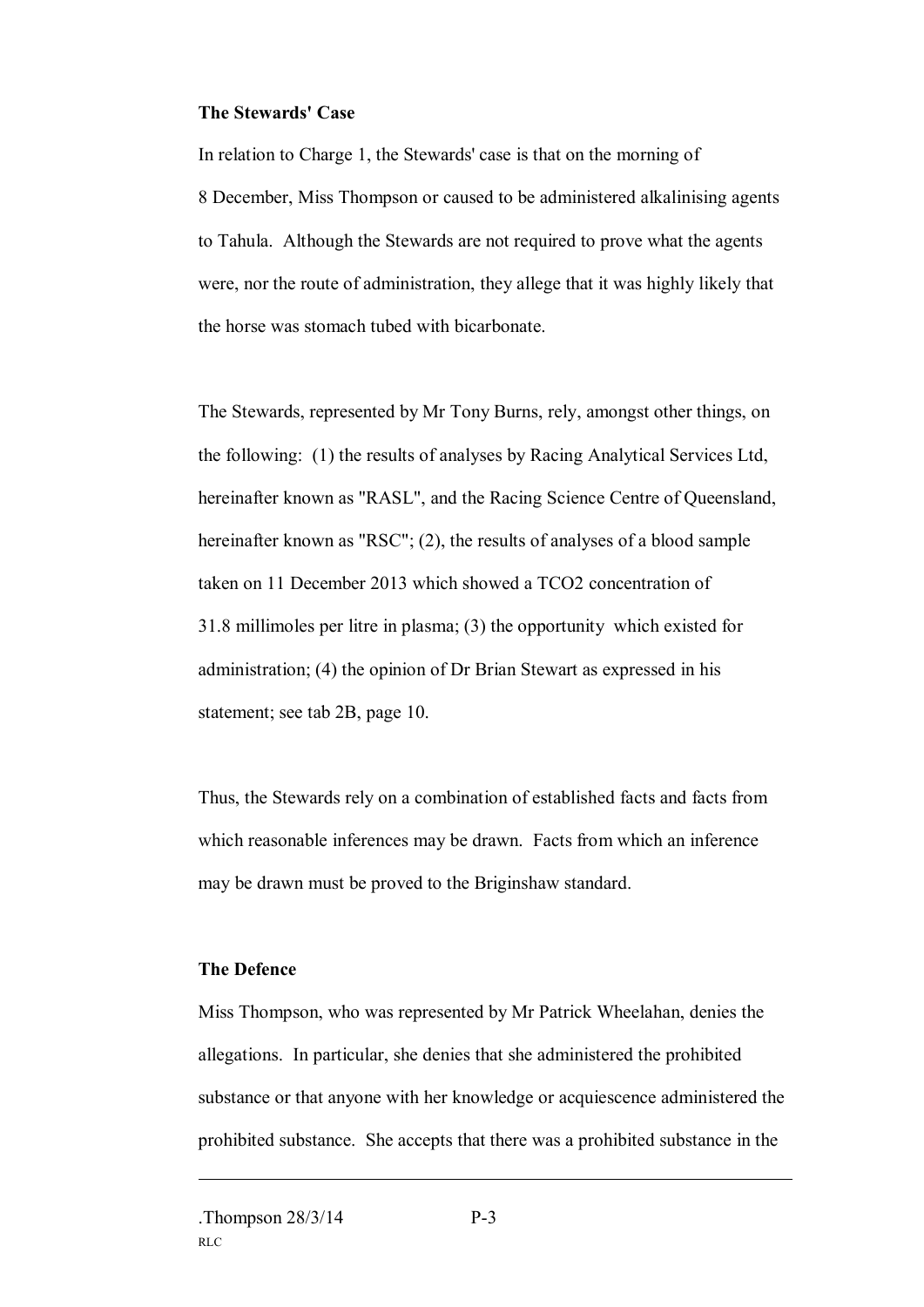horse's system as a result of human intervention. However, it is asserted on her behalf that she is an honest and credible witness and there is no evidence, direct or circumstantial, which would entitle the Board to be satisfied to the requisite degree that the charge has been proved.

#### **The Facts**

On 8 December 13, the horse, Tahula, trained by Miss Jody Thompson, ran in a maiden race at Tatura. Prior to the running of the race, a blood sample was taken from the horse at 1.12 pm. The race was due to run at 1.45 pm. The sample was analysed by RASL. The sample was shown to contain total carbon dioxide, TCO2, at a concentration of 37.7 millimoles per litre in plasma. The referee sample was analysed by RSC and the TCO2 reading was 36.9.

Under Australian Rule of Racing, Rule 178C(1)(a), alkalinising agents, when evidenced by total carbon dioxide at a concentration in excess of 36 millimoles per litre in plasma, are a prohibited substance. The measurement of uncertainty for TCO2 determination at the threshold concentration of 36 millimoles per litre is plus or minus 1.0. Accordingly, the RASL finding was .7 above the threshold and the RSC finding was .1 under the threshold.

Returning now to the events of 8 December: Miss Thompson and her son, Ashley, who was not called to give evidence, arrived at her stables at approximately 7 am. She fed and watered the horse and put him in a yard. She and her son then left the stables about 9.30 am. During that period of approximately two and a half hours, they were the only persons at the stables.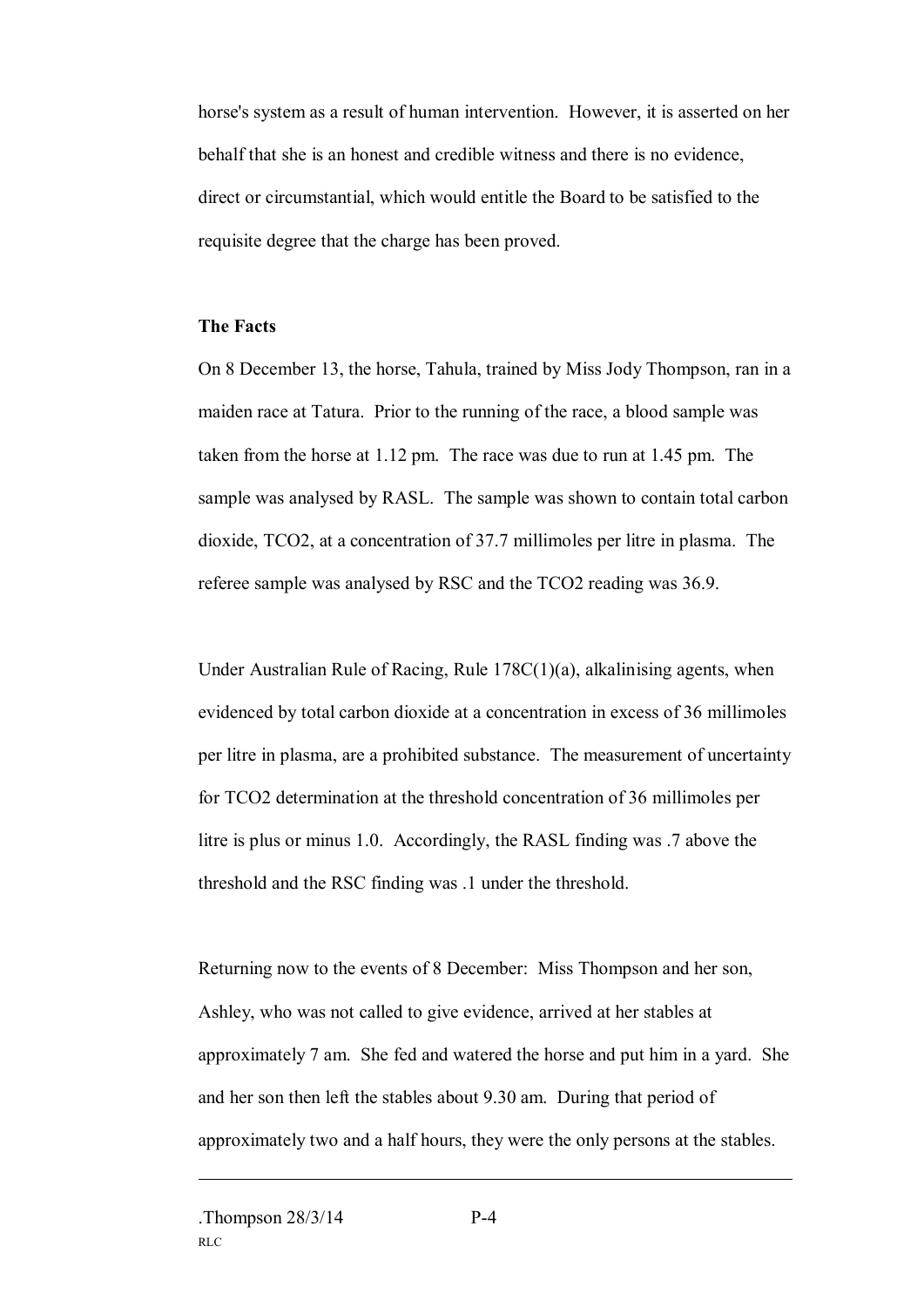Miss Thompson then returned to the stables between 10.20 and 10.30 am in order to ready the horse for the races. The float left her stables some time after 11 am. The race was due to start at 1.45 pm. In the meantime, Mr Norm Thompson had arrived at the stables at approximately 9.30 and he noted that Mr Pat Carrafa, a family friend and part-time farrier, was present. Others, who may be described as friends, also attended that morning, including Mr Mifsud and Mr Ewert.

In her interview with Stewards on 11 December 2013 at 10.10 am at her stables, Miss Thompson denied that she ever fed bicarbonate, saying that Salkavite was the only alkalinising agent she ever gave to the horse. He had been given Salkavite in his morning feed as well as the night before. She admitted having some stomach-tubing equipment in a shed at her residence but she had never used it. She had never stomach tubed a horse, nor had her son, Ashley. Further, she said that her father, Norm Thompson, had never stomach tubed a horse.

Norm Thompson, who had trained Tahula prior to his daughter taking over the training in November 2013, told Stewards that he was capable of stomach tubing and confirmed this evidence before the Board. He added, however, that he had tried to stomach tube Tahula on one occasion - he told the Stewards two - but was unable to do so because the horse resented the procedure.

Following the interview with Miss Thompson, a resting sample was taken from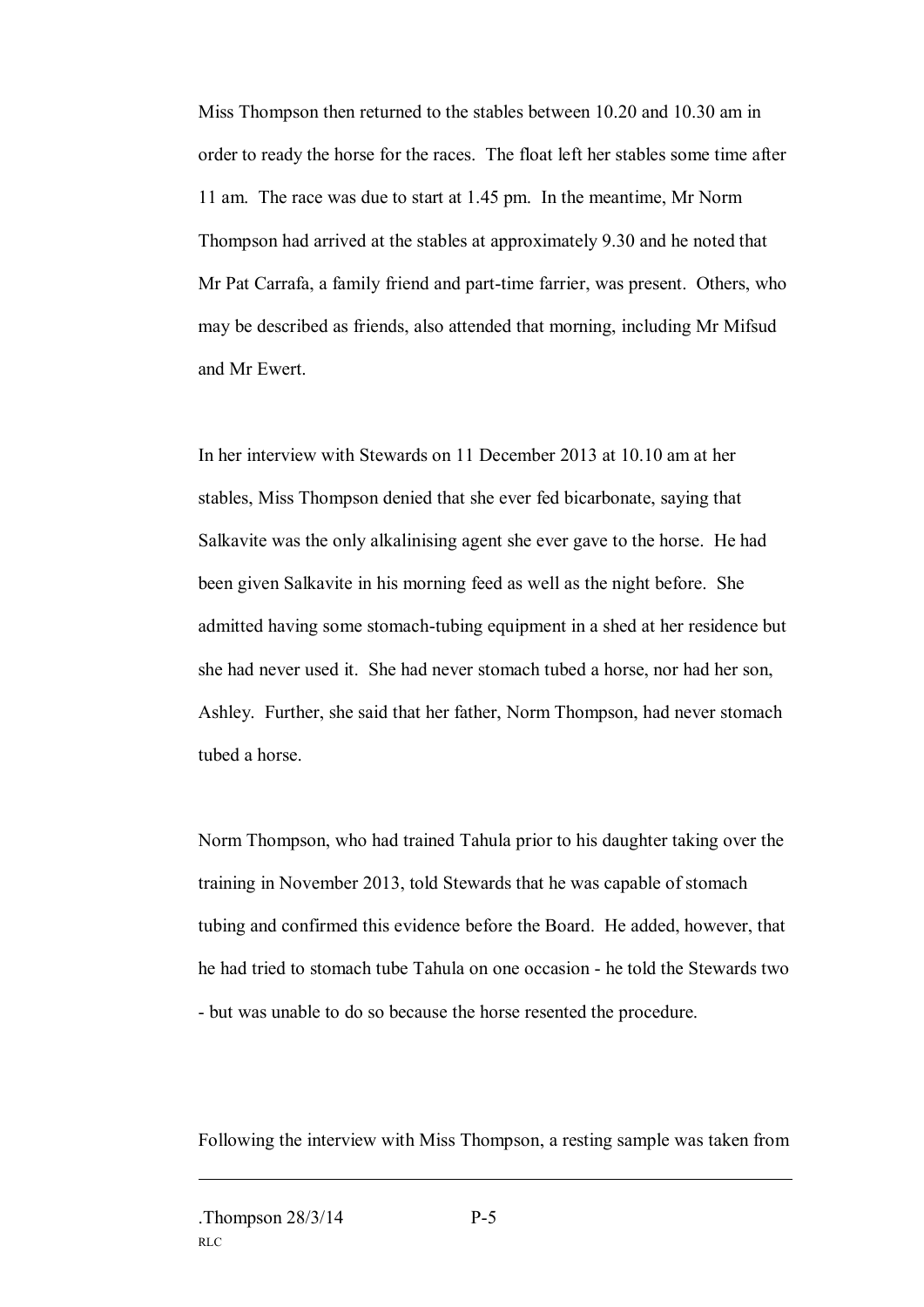the horse. Upon analysis, the TCO2 concentration was 31.8 millimoles per litre in plasma.

Norm Thompson was interviewed and vehemently denied giving the horse alkalinising agents on race day. The Stewards also interviewed Patrick Mifsud, Peter Ewert and Pasquale Carrafa, all of whom had arrived at the stables. All denied having any knowledge or any involvement in administering any substance to the horse. Ashley Thompson was interviewed and he denied any knowledge of administration. He said that he could not stomach tube a horse, nor could his mother, and he thought that his grandfather, Norm, could not do it. Ashley's evidence was contrary to that of his mother when he said there was no tubing equipment where he and she lived.

#### **Conclusions**

The Board is not required to establish what the substance was or by what route it was administered or by whom. The resting level of 31.8 three days after 8 December demonstrates that the horse was a normal healthy horse. Based on Dr Stewart's evidence, which the Board accepts, the results of the analysis show that to achieve levels recorded on analysis, a large dose of alkalinising agent must have been administered on the morning of 8 December. The Board has concluded that it was inherently unlikely that any administration occurred prior to 7 am for the following reasons: (1) the fact that the stables were left unlocked and lacked any form of security strongly suggests that Miss Thompson was not concerned about the prospect of sabotage; (2) the unlikelihood of a person or persons arriving in the early hours of the morning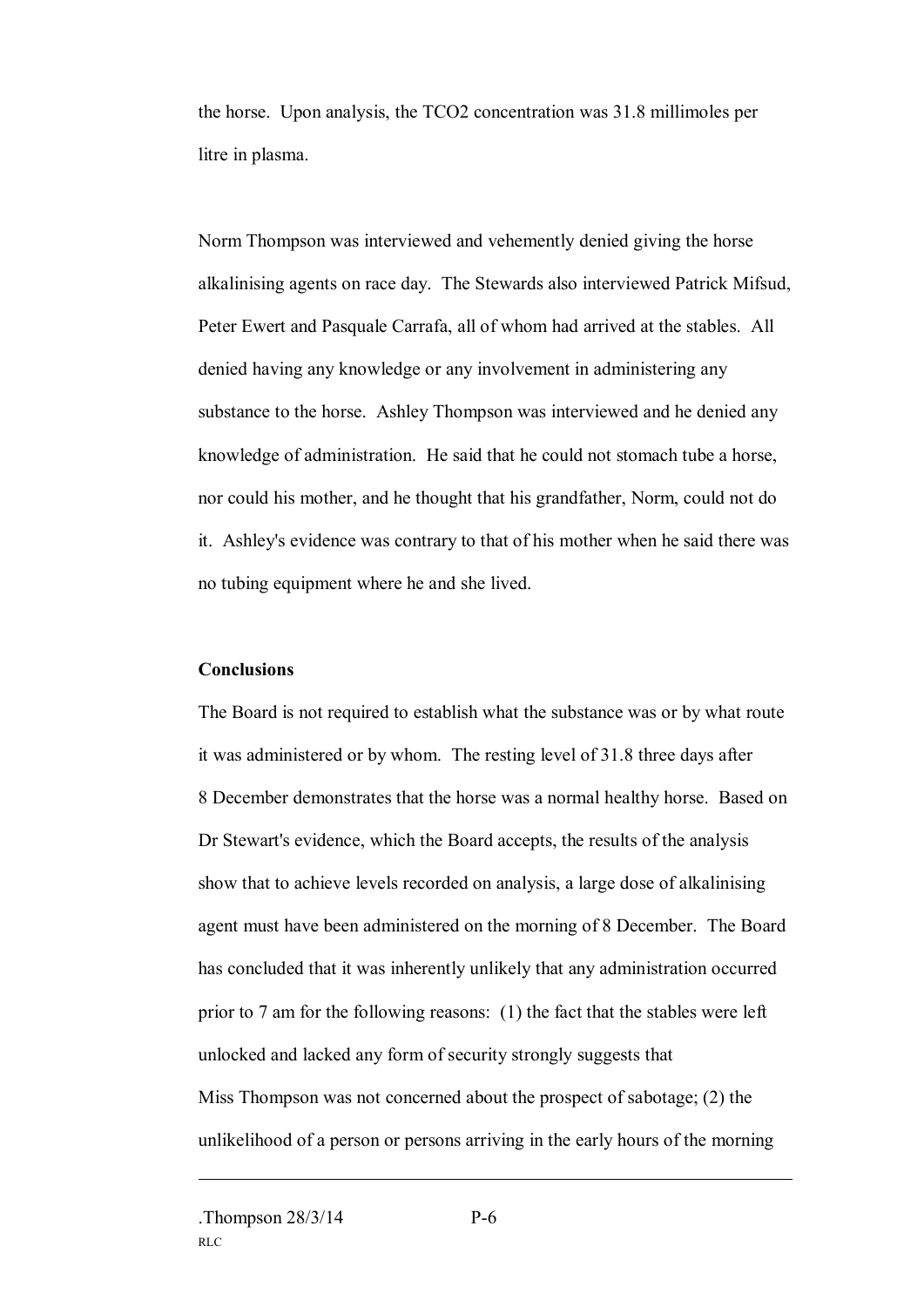and attempting to administer and succeeding in administering a large amount of alkalinising agents to the horse, either orally or by stomach tubing; (3) the inherent unlikelihood of a person or persons (a) identifying Tahula as a horse to race that day; (b) administering alkalinising agents to Tahula, a 45-start nine-year-old maiden performer and (c) administering alkalinising agents with the intention of sabotage when it could not be known to such person or persons that the horse would be blood sampled.

The Board is satisfied that the administration occurred after 7 am on race day, more particularly in the period between 7 am and approximately 11 am when the horse left for the races.

Miss Thompson was present at the stables, save for the period 9.30 to 10.20 or 10.30. Mr Norm Thompson was present from approximately 9.30 for approximately half an hour and others, including Ashley Thompson, Carrafa, Mifsud and Ewert, were present for some or most of the period between 9.30 and 11 am.

Since the Board is satisfied that no administration occurred before 7 am and there being no challenge to Dr Stewart's opinion, the Board is satisfied that the horse was stomach tubed between 7 am and 11 am by one or more of the persons who attended the stable in that period.

Miss Thompson denies all knowledge of administration of alkalinising agents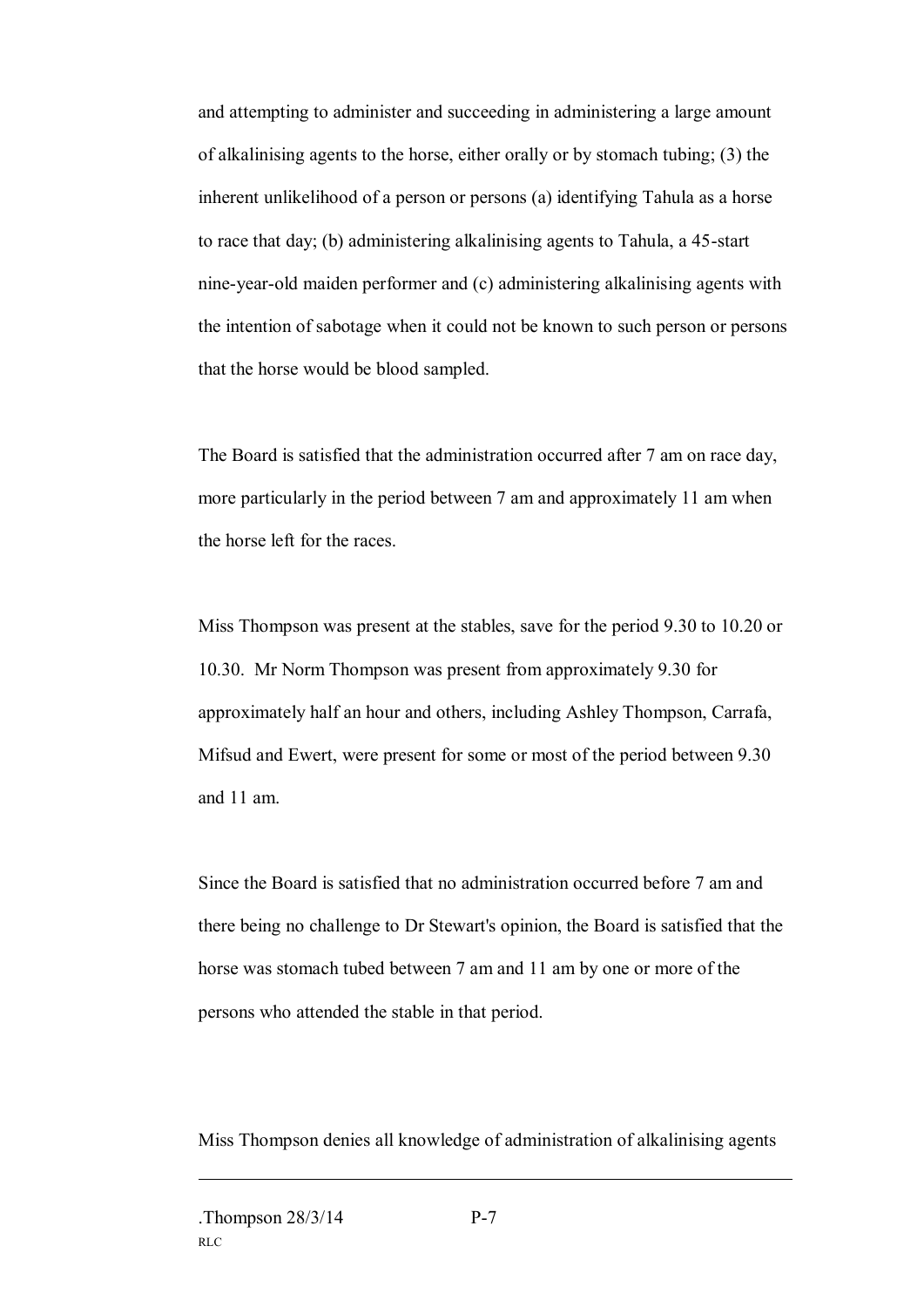on race day. The Board is of the opinion that her evidence was self serving and false. In the Board's opinion, Miss Thompson prevaricated and was evasive in her interviews by the Stewards and when giving evidence before this Board. In all the circumstances, the Board is satisfied that Ms Thompson must have known that an alkalinising agent was to be administered to the horse on race morning, regardless of whether or not she physically participated in the administration. Accordingly, the Board finds Charge 1 to be proved.

In this case, Ms Thompson has no prior convictions and the Board accepts that her financial situation is parlous. She fortunately has other avenues open to her and has a capacity to earn income. The principle of general deterrence is an important principle in this case, as is the damage to the image of racing.

Miss Thompson gains no credit for any plea of guilty insofar as Charge 1 is concerned because she has consistently denied that she was ever involved in the administration or causing administration.

In all the circumstances, the Board feels that a period of suspension is warranted. Taking all matters into account, the Board agrees with the submission of Mr Wheelahan that a period of suspension of three months, to be served immediately, is the appropriate disposition in relation to Charge 1.

In relation to Charge 3, it is of importance that trainers maintain accurate and